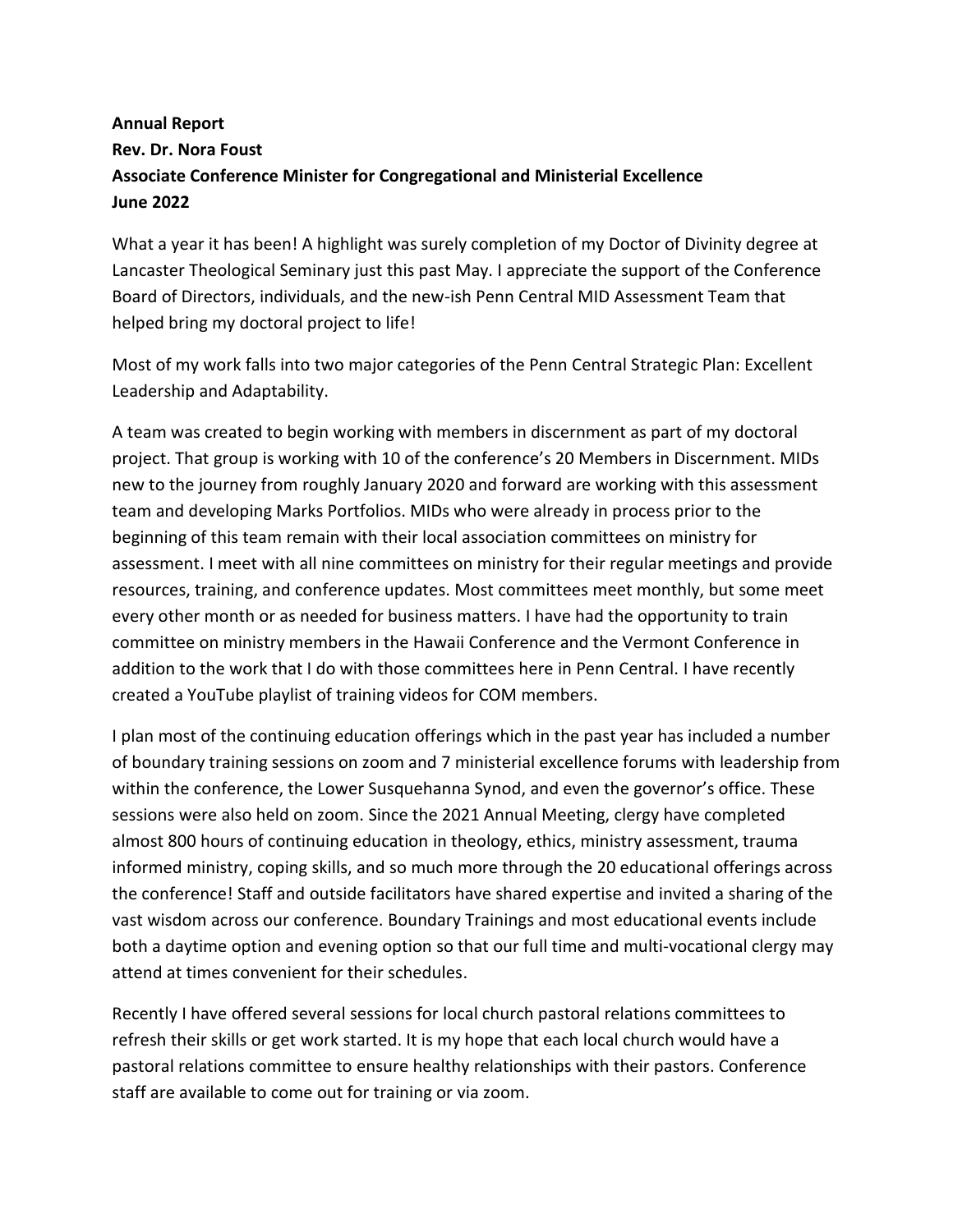The Lower Susquehanna Synod of the ELCA elected me to a term on their Camping Corporation's Board of Directors. The outdoor ministry sites at Kirchenwald, Nawakwa and Wittel Farm are "the Church, in a place and time apart...Where God's presence is experienced, Faith is renewed, Christ's love is felt, and the Church is strengthened for the service and proclamation of the Gospel!" I have had that experience! We have already exceeded our camper enrollment over 2021 and hope Penn Central can continue to increase our involvement with summer staff, chaplains, campers, and adult retreat-ers! Check out all the opportunities at [www.lutherancampingcorporation.org.](http://www.lutherancampingcorporation.org/)

The sale of the Hartman Center property was completed in December of 2021 and the Outdoor Ministries Commission has begun their new purpose of developing a vision and process for grant disbursements that cultivate greater access to outdoor ministry and creation justice work across the conference. Watch the enews for ways to apply coming soon.

I have worked with UCC conference leadership across Pennsylvania to plan seasonal prayer groups and continue to work with our conference minister on the Theology Roundtables here in the PCC and the UCC History and Polity course that draws students from across the country.

I have recently been accepted in the UCC CHHSM (Council for Health and Human Services Ministries) Nollau Leadership Institute. The program brings together leaders from across CHHSM organizations and the denomination to journey together and work toward justice, collaboration, and possibility. The program begins June 26<sup>th</sup> with an in-person retreat at Cedar Valley Retreat Center in Wisconsin and continues via regular zoom sessions and two additional retreats. I will present a capstone project at CHHSM's Annual Gathering in March of 2023.

On July 1<sup>st</sup> I will begin a 3-month sabbatical. I look forward to being back with you all October  $1^\text{st}$ .

Blessings to you all!

Nora